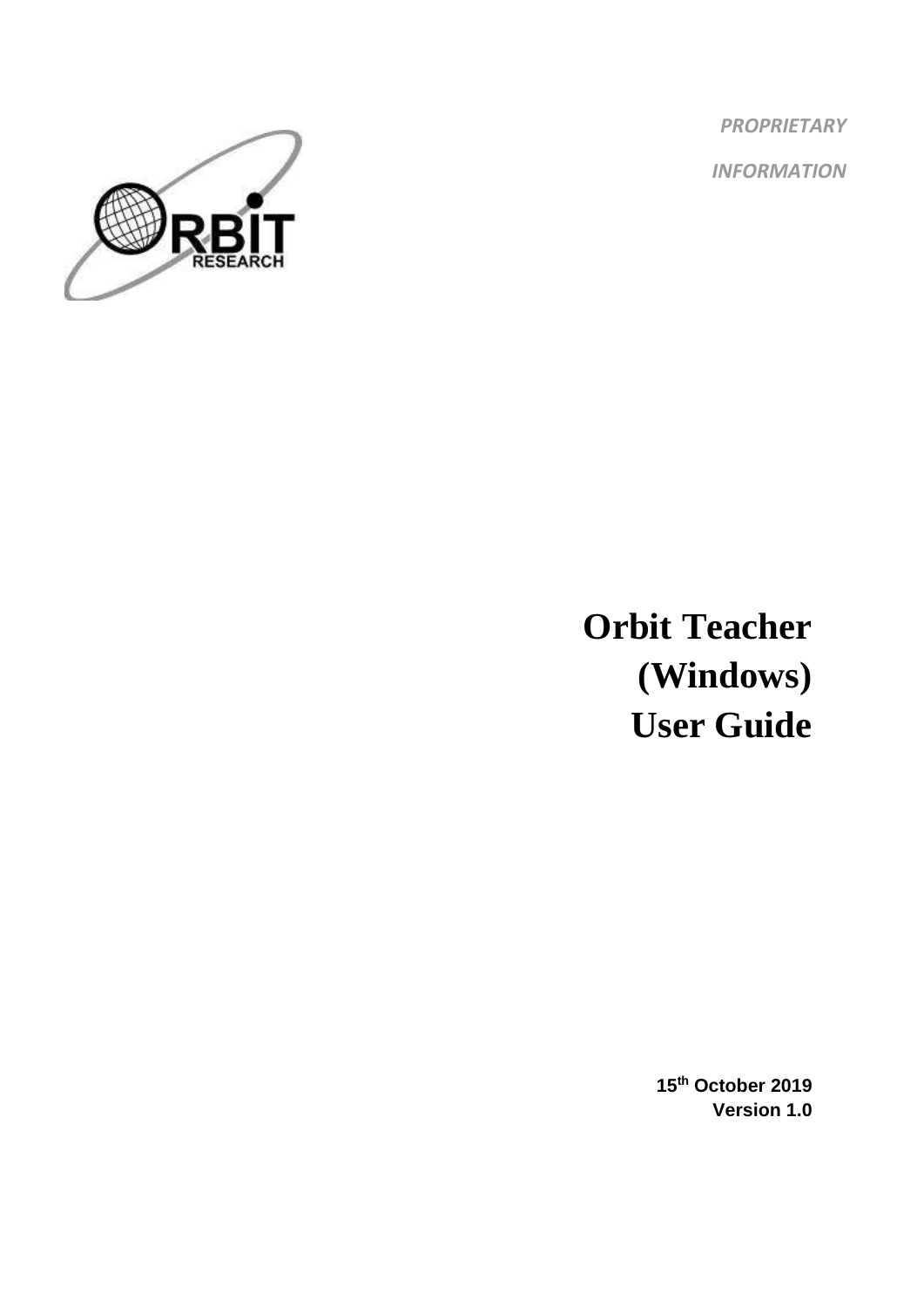## **Contents**

| 1              |     |       |  |  |  |  |
|----------------|-----|-------|--|--|--|--|
| $\overline{2}$ |     |       |  |  |  |  |
|                | 2.1 |       |  |  |  |  |
|                | 2.2 |       |  |  |  |  |
| $\overline{3}$ |     |       |  |  |  |  |
| 4              |     |       |  |  |  |  |
|                | 4.1 |       |  |  |  |  |
|                | 4.2 |       |  |  |  |  |
|                |     | 4.2.1 |  |  |  |  |
|                |     | 4.2.2 |  |  |  |  |
|                | 4.3 |       |  |  |  |  |
|                | 4.4 |       |  |  |  |  |
|                | 4.5 |       |  |  |  |  |
|                | 4.6 |       |  |  |  |  |
|                |     | 4.6.1 |  |  |  |  |
|                |     | 4.6.2 |  |  |  |  |
| 5              |     |       |  |  |  |  |
|                |     | 5.1.1 |  |  |  |  |
|                |     | 5.1.2 |  |  |  |  |
|                |     | 5.1.3 |  |  |  |  |
|                |     | 5.1.4 |  |  |  |  |
| 6              |     |       |  |  |  |  |
| 7              |     |       |  |  |  |  |
|                | 7.1 |       |  |  |  |  |
|                | 7.2 |       |  |  |  |  |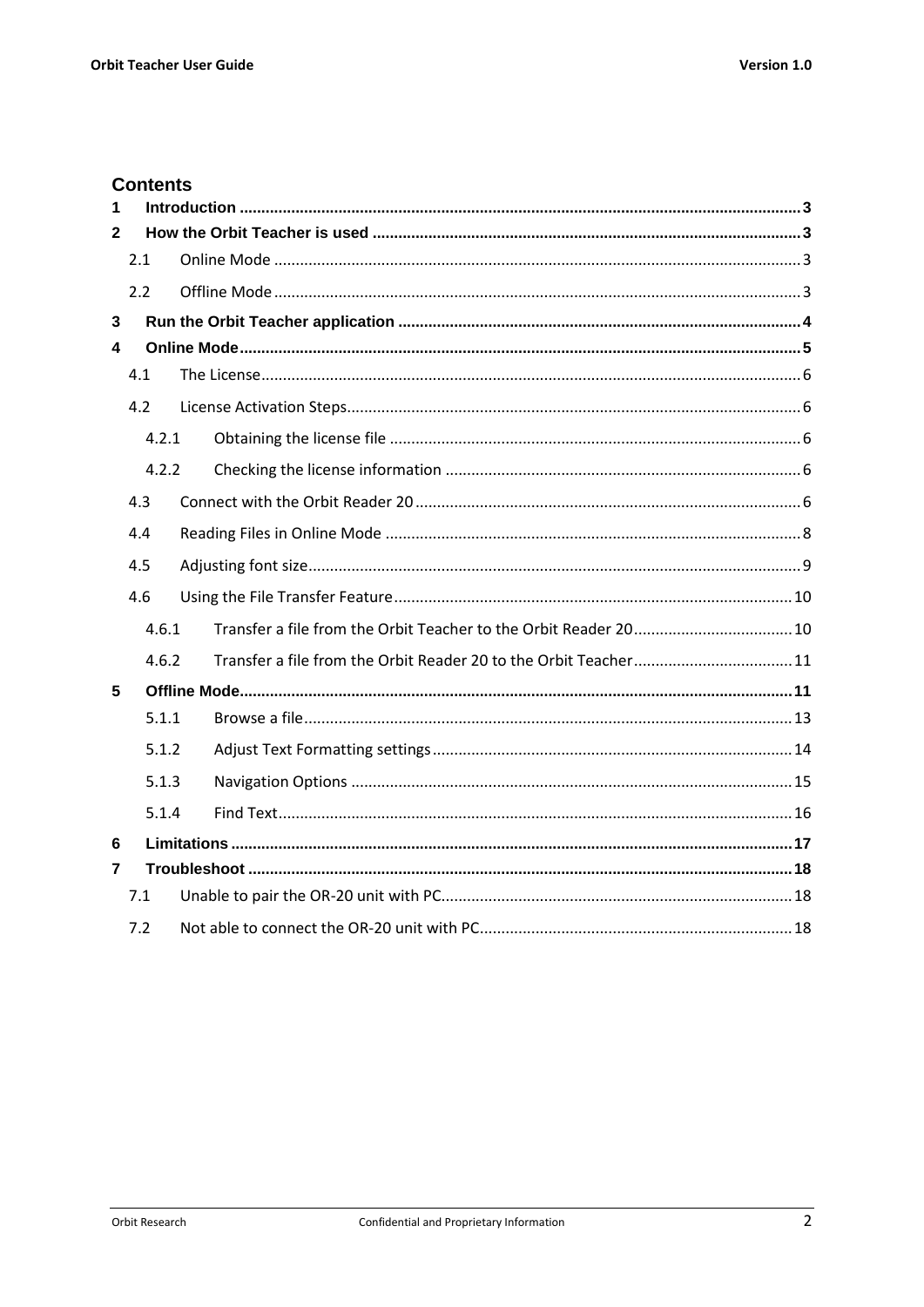# <span id="page-2-0"></span>**1 Introduction**

The Orbit Teacher™ platform enables teachers in mainstream classrooms to seamlessly interact with blind students through an app on a smartphone, computer or tablet. The app connects over Bluetooth to the student's Orbit Reader 20 braille display and provides a real-time text translation of the braille being read or written by the student on the device.

The Orbit Teacher app also has an offline mode which allows you to read files from the local storage of your phone, tablet or computer. It simulates the Orbit Reader's reading experience. This manual is for the Windows version of the app and covers the basic features. The advanced version of the app, which offers additional features, is covered by a separate user guide.

This manual will first guide you through the installation of the Orbit Teacher application on your Windows machine, and then guide you through the basic usage of online and offline modes.

Notes:

- 1. This document also includes pictures of the Windows application user interface. These are for illustrative purposes only. The actual user interface may vary.
- 2. This application works on Windows 7 or higher.

## <span id="page-2-1"></span>**2 How the Orbit Teacher is used**

## <span id="page-2-2"></span>*2.1 Online Mode*

Connect your Orbit Reader 20 (OR-20) and Orbit Teacher over Bluetooth. Once it is connected, the OR-20 braille display is mirrored on the Orbit Teacher application. Anything that you see on your Orbit Reader's display in braille, is shown on your Orbit Teacher as well, in both text and braille.

For example, if you open the Menu from your OR-20, the Orbit Teacher also shows the content of Menu in both Braille and Text. Similarly, if you read through any file on your OR 20, the Orbit Teacher shows the content of the file in both braille and text. Find more details about the online mode in the later sections of this document.

## <span id="page-2-3"></span>*2.2 Offline Mode*

In this mode, you do not need to connect your Orbit Reader 20 with the Orbit Teacher. Offline mode allows you to browse files from the local storage of your computer and read the file with navigation options similar to the OR-20. It is intended for reading files created by the student on their OR-20 and provided to the teacher, e.g. a file containing answers to homework problems.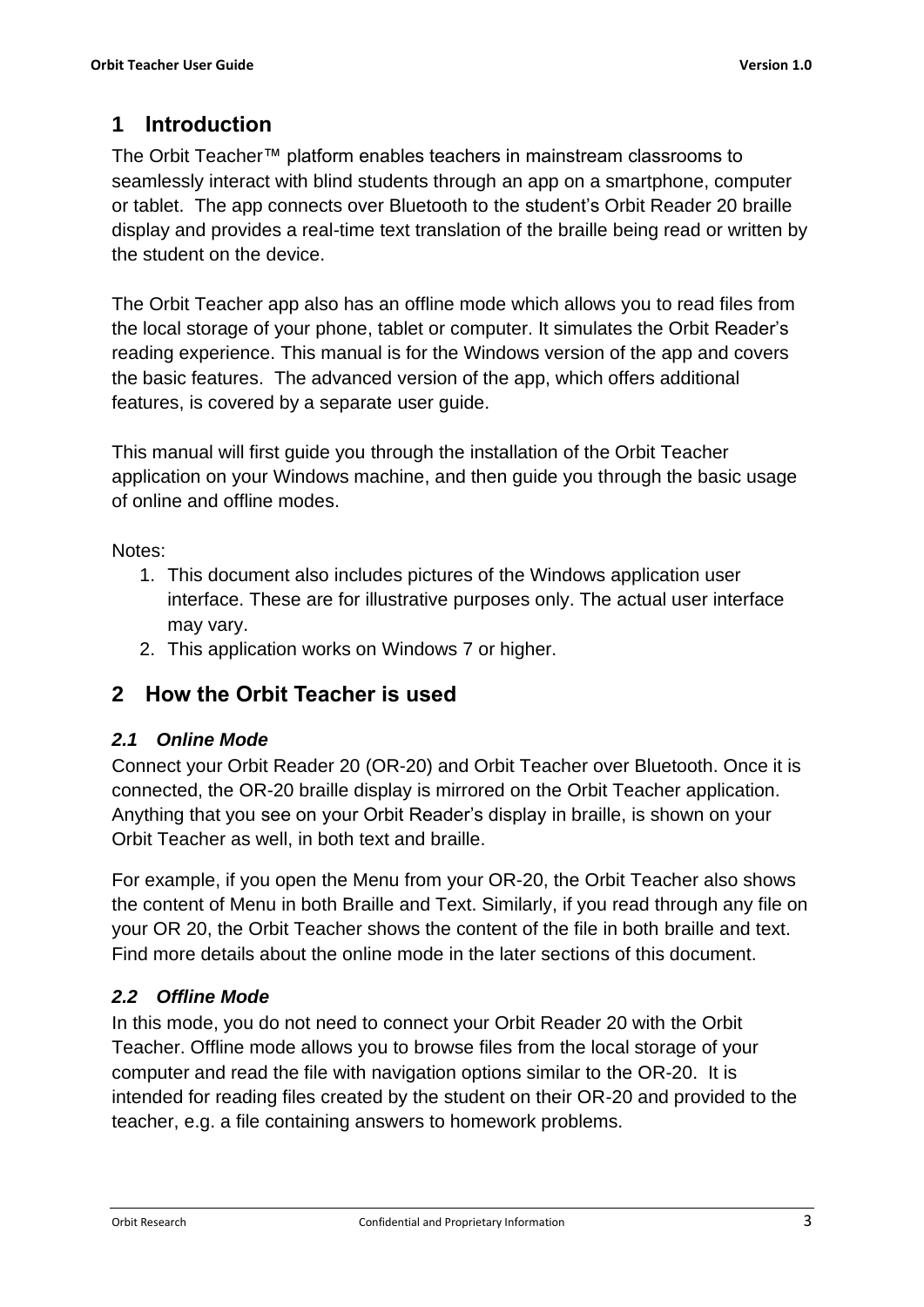You can navigate by 20 characters (pan), character, word, line/paragraph, percentage and page in the offline mode.

## <span id="page-3-0"></span>**3 Run the Orbit Teacher application**

There is no need to install the Orbit Teacher application on Windows. You can directly run it on your Windows computer.

- Save **Orbit Teacher vX.X.X** package from the mail to your computer.
- Unzip the folder.
- Run the application by double clicking on "**Orbit Teacher.exe**" from the folder named "**Orbit Teacher - Windows Application vX.X.X**" within the **Orbit Teacher vX.X.X** package.
- When you run the Windows application, the start-up screen looks as shown in the screenshot below.

| Orbit Teacher v1.1.0<br>View          | G | × |
|---------------------------------------|---|---|
| Online Mode Offline Mode Licence Info |   |   |
|                                       |   |   |
|                                       |   |   |
| Connection Status : Not Connected     |   |   |
| Serial Number : - NA -                |   |   |
|                                       |   |   |
|                                       |   |   |
|                                       |   |   |
|                                       |   |   |
| Connect   Disconnect                  |   |   |
|                                       |   |   |
| Activate Licence :                    |   |   |
|                                       |   |   |
| <b>Add LIC</b>                        |   |   |
|                                       |   |   |
|                                       |   |   |
|                                       |   |   |

**Figure 1**

• There are three tab-pages in the Windows application. By default, online mode tab will be selected. You can switch modes by clicking on the tab page or by pressing the short-cut keys "Ctrl + Tab".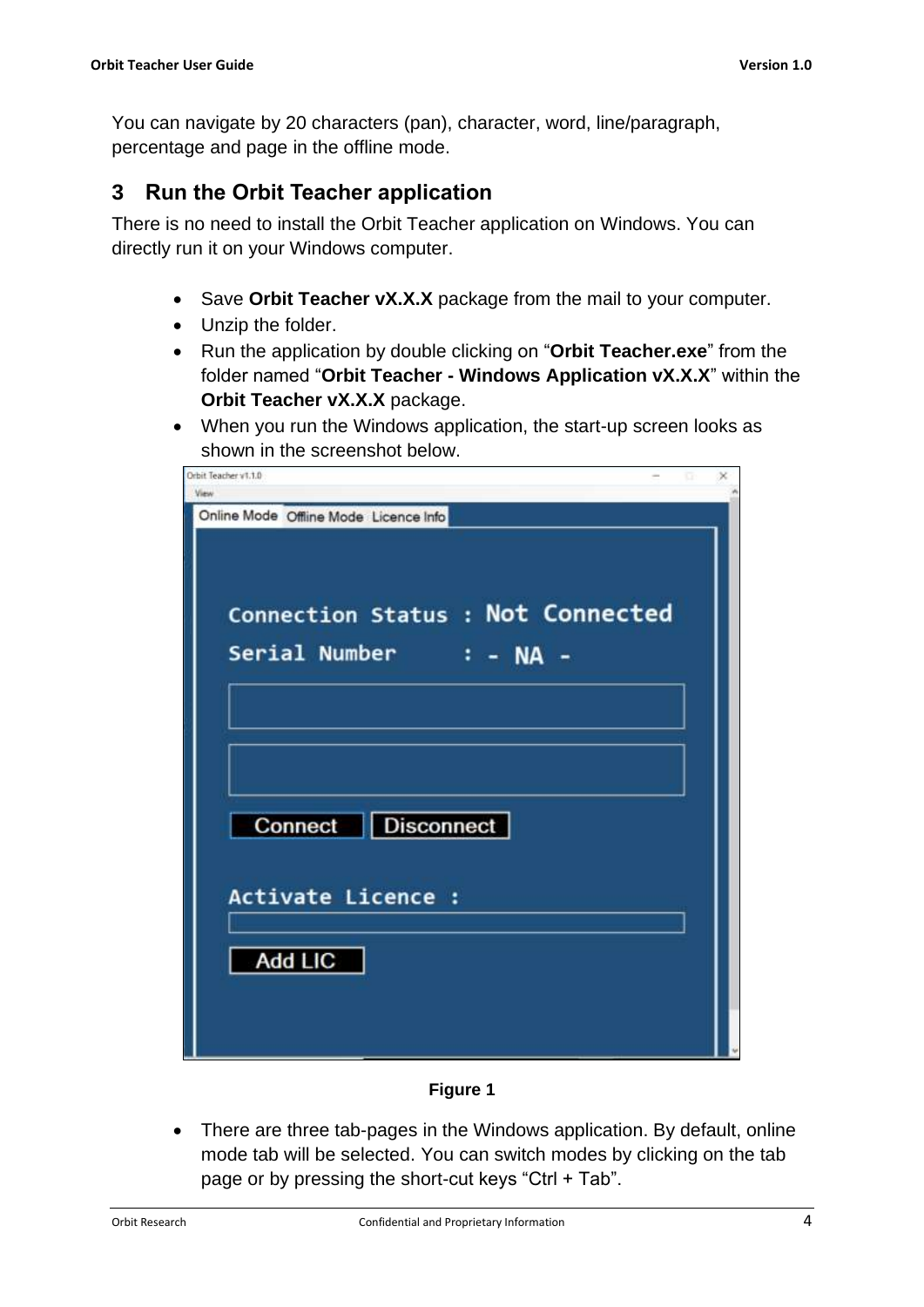• On top left corner, there is a "View" menu. This menu has the "Font Setting" option to adjust the fonts of the display.

## <span id="page-4-0"></span>**4 Online Mode**

When you run the Orbit Teacher, it starts with "Online mode". The start-up screen looks like the screenshot shown in [Figure 2](#page-4-1).



**Figure 2**

<span id="page-4-1"></span>On top of the page, the connection statuses, such as "Connecting", "Not Connected" or "Failed" is displayed.

Below the connection status, there is a field showing the serial number of the connected OR-20 device. When no device is connected, this field shows "-NA- ".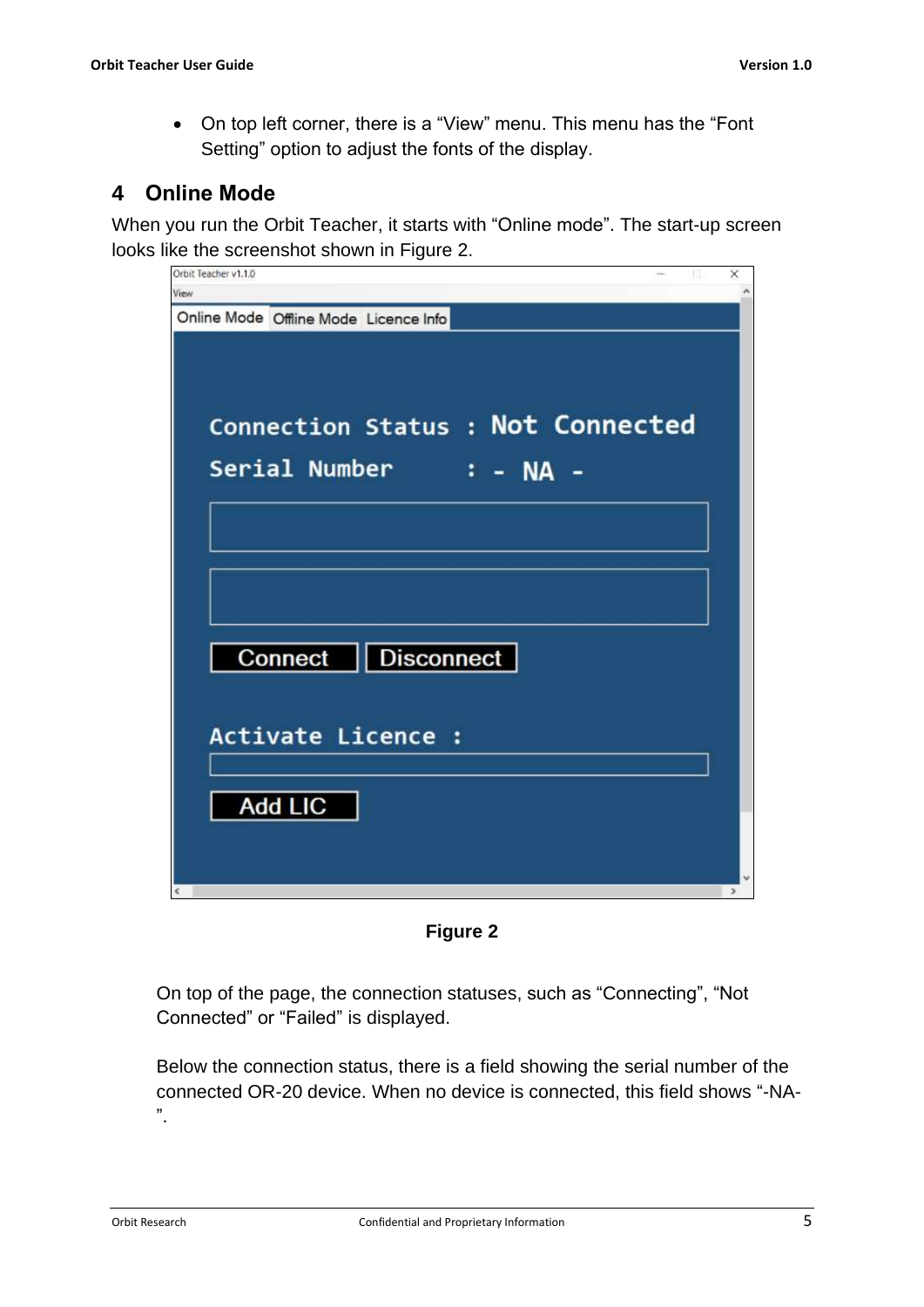Below the serial number field, there is a display window that shows the braille and normal text fonts. When no device is connected, it just displays the name of the application. Below it, there are two buttons for connecting and disconnecting the device.

#### <span id="page-5-0"></span>*4.1 The License*

The Orbit Teacher app will not connect to Orbit Reader 20 without a valid license. It will show a message, "The license is not activated".

#### <span id="page-5-1"></span>*4.2 License Activation Steps*

The license activation process is divided into the following steps:

- 1. Obtain your license file
- 2. Activate the license by inserting the license key and pressing "Add LIC" button on the "Online" tab.

#### <span id="page-5-2"></span>**4.2.1 Obtaining the license file**

Please contact us with the serial number for the Orbit Reader unit(s) which you plan to use with Orbit Teacher at [techsupport@orbitresearch.com](mailto:techsupport@orbitresearch.com) along with following information:

- 1. Your Name
- 2. Address
- 3. Email Address
- 4. Phone number
- 5. Organization (If you represent an organization)

We will send you the license number over email within 3 business days.

#### <span id="page-5-3"></span>**4.2.2 Checking the license information**

Open the Licence tab and it will show you the activated OR-20 device list.

#### <span id="page-5-4"></span>*4.3 Connect with the Orbit Reader 20*

For connecting with Orbit Reader 20 device, click on the "Connect" button. The application opens a new page showing already paired devices available for the connection.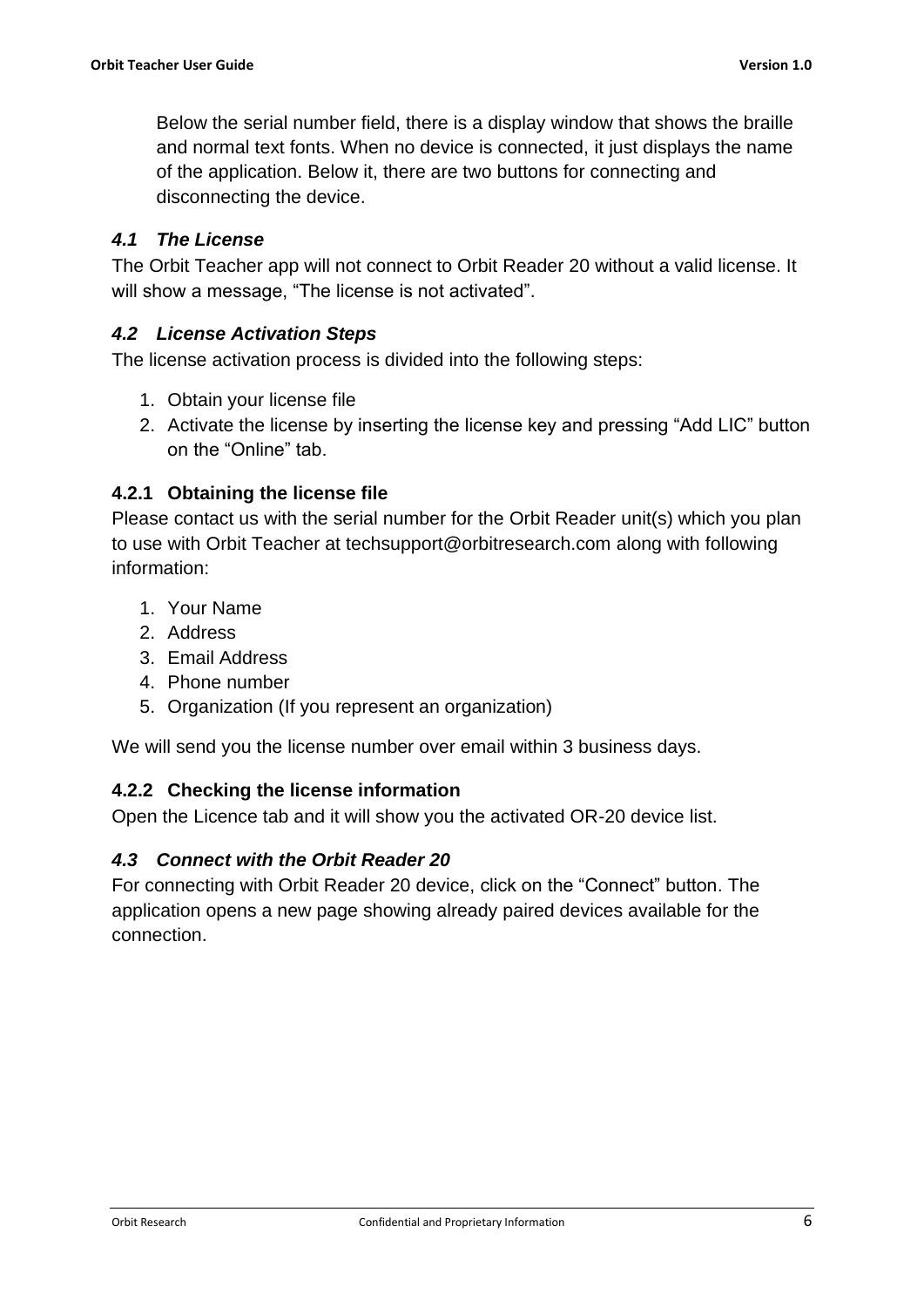

**Figure 3**

If your device is not paired, it will not be shown in the list. Click on "scan for devices" for first-time pairing. It will show all the unpaired devices within the available range.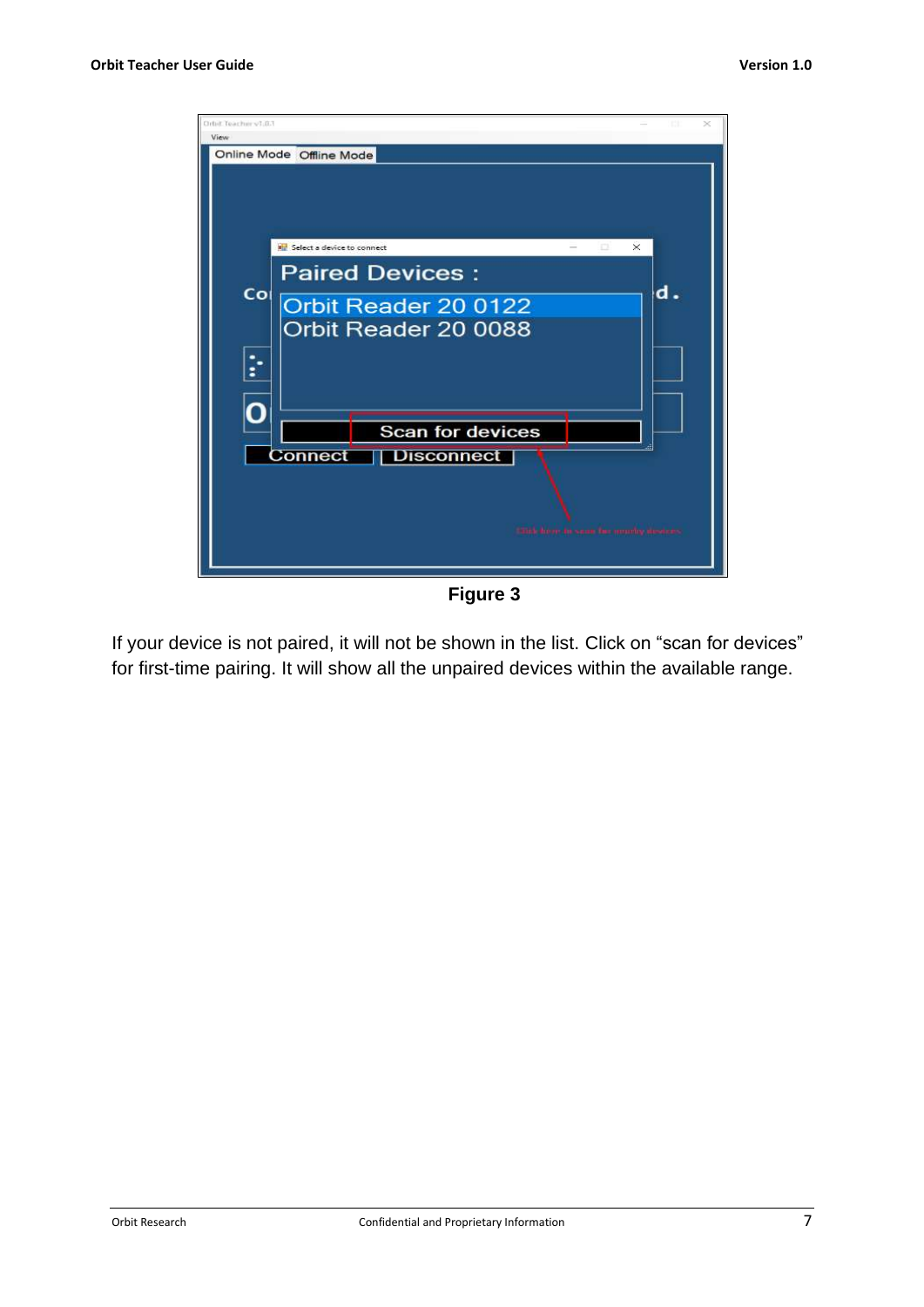

**Figure 4**

Click on the device name for the application to connect to the device. If the device is not paired, then the application will give a pop up to pair that device. Allow pairing to establish the connection.

To disconnect the device, click on the "Disconnect" button. This will disconnect the device and set the connection status to "Not Connected".

#### <span id="page-7-0"></span>*4.4 Reading Files in Online Mode*

The 'Online Mode' in the Orbit Teacher application helps the user to understand the braille dots of the Orbit Reader 20 by translating braille fonts into its actual text.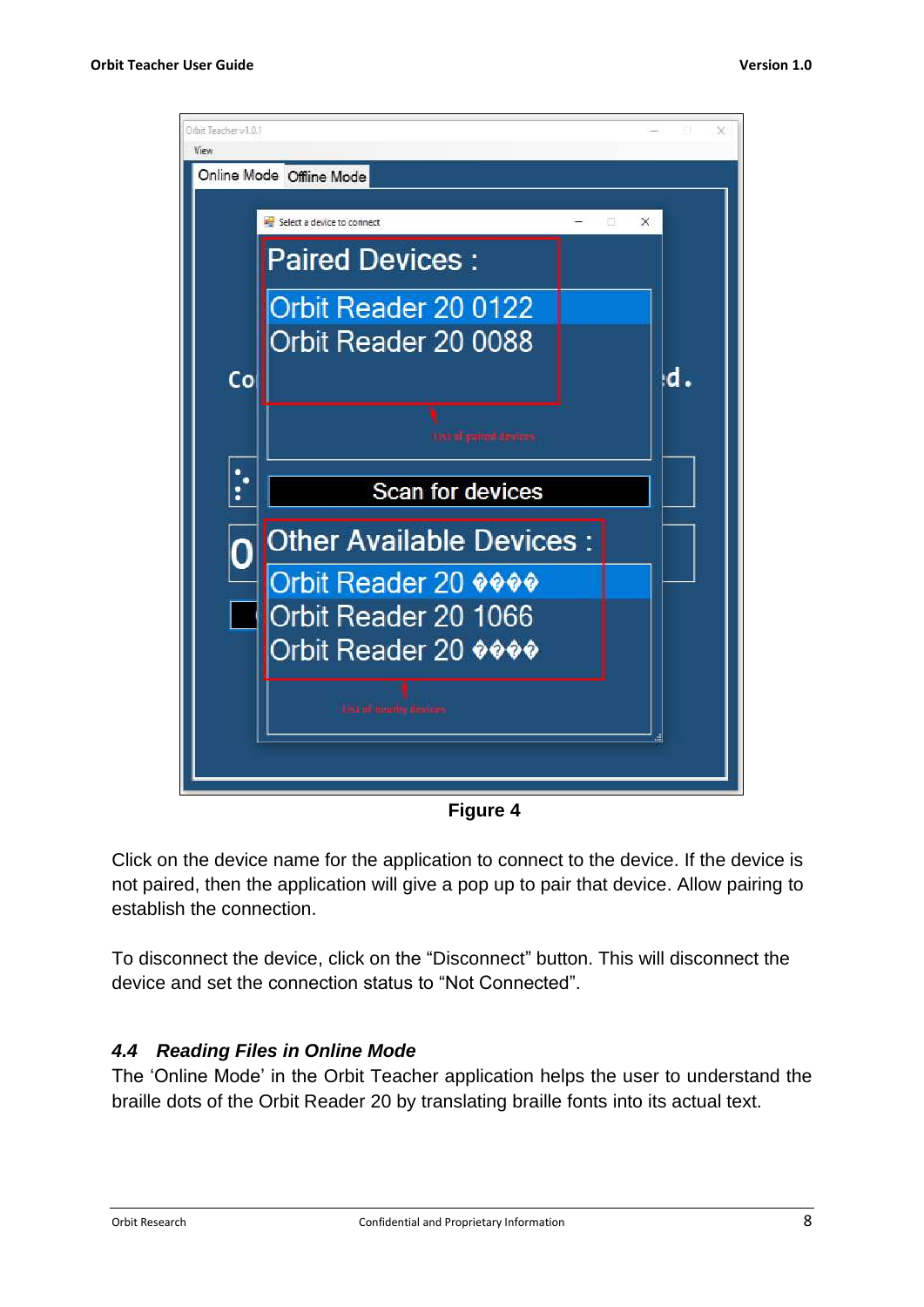

**Figure 5**

Orbit Teacher application duplicates the braille display of the connected Orbit Reader 20 in the braille font display window and shows its corresponding actual text in a localized language (which is selected in the connected device) in the actual text window.

Application will change the braille fonts and its actual text whenever the changes are made in the connected Orbit Reader 20 display. For instance, while typing, reading, navigating though preference menu etc. in the connected Orbit Reader 20.

## <span id="page-8-0"></span>*4.5 Adjusting font size*

The application will set font size of the braille fonts and actual text based on the selected font size from the font setting options.

There are 5 different font size options available in the application such as, smallest, smaller, normal, larger and largest.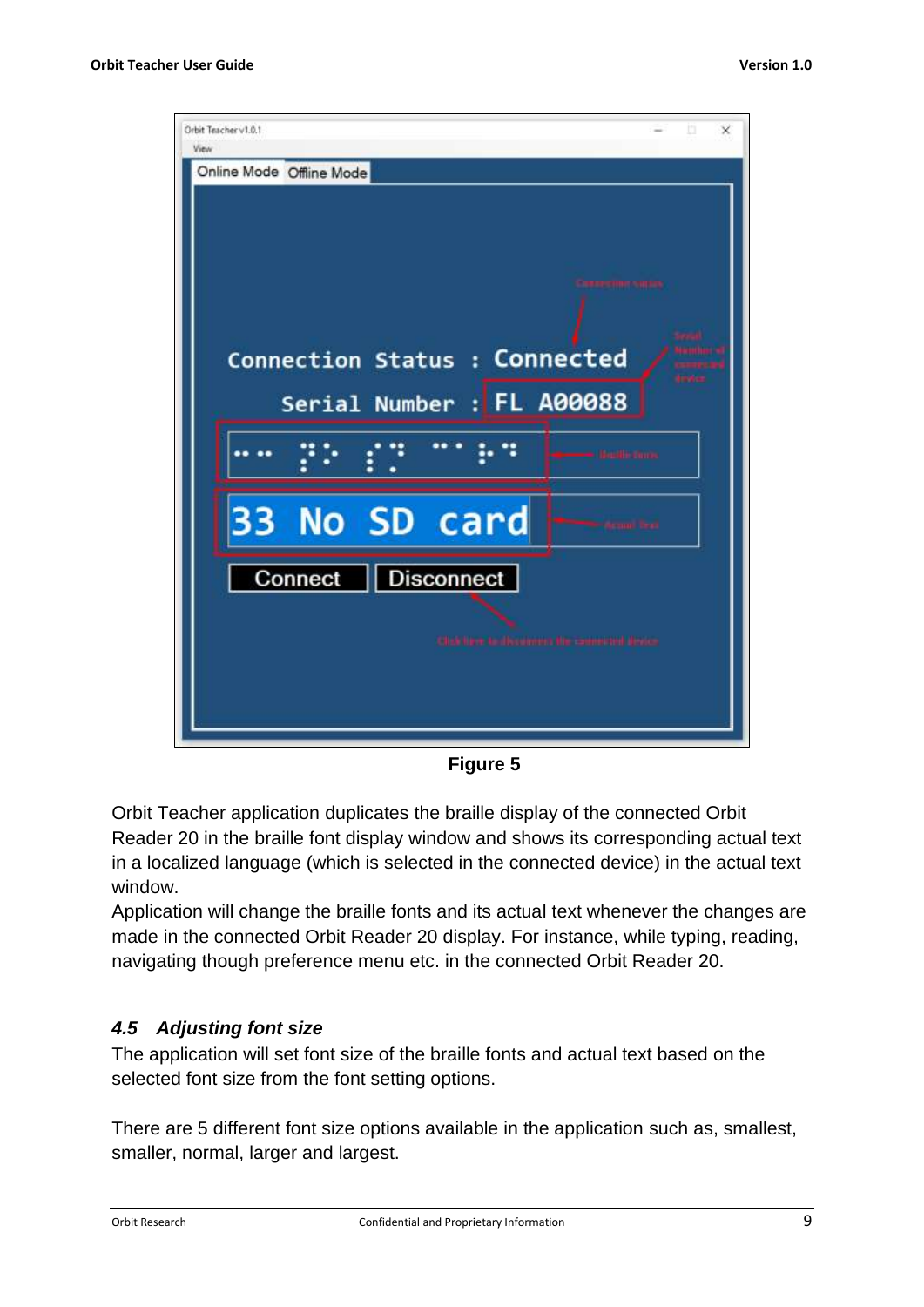

**Figure 6**

To change the font size, click on "Font Settings" option from the "View" menu or use the short-cut keys "Alt  $+ v + f$ ". This will open a new page. By default, Normal font size will be selected.

#### <span id="page-9-0"></span>*4.6 Using the File Transfer Feature*

You can also send or receive a file from PC to a connected Orbit Reader 20 using the Orbit Teacher. It supports the transfer of TXT, BRF, BRA and BRL file types.

## <span id="page-9-1"></span>**4.6.1 Transfer a file from the Orbit Teacher to the Orbit Reader 20**

To send a file from Orbit Teacher to the connected Orbit Reader 20, go to the View menu  $\rightarrow$  Send a file.

After selecting a file, the Orbit Teacher opens a dialog box for the confirmation. Click on "Yes" to send a file to the connected Orbit Reader 20 unit. The Orbit Reader 20 unit should display a confirmation message. Press dot 8 on Orbit Reader 20 for receiving the file from the Orbit Teacher Application or press dot 7 on Orbit Reader 20 unit to reject the request.

The progress of the file transfer is shown through a progress bar and completion is indicated by a message saying "File transfer complete".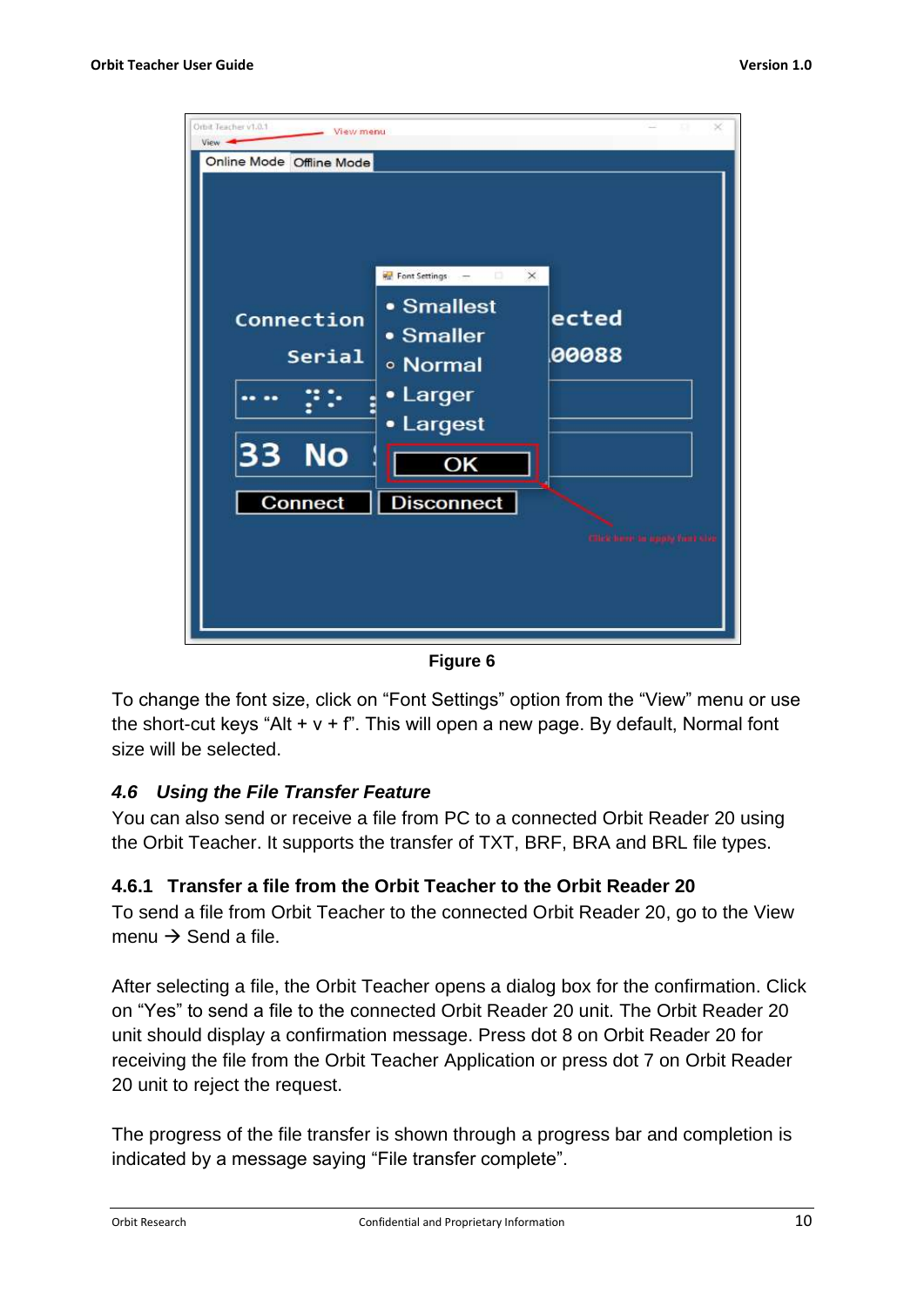### <span id="page-10-0"></span>**4.6.2 Transfer a file from the Orbit Reader 20 to the Orbit Teacher**

On the Orbit Reader 20 browse to a file in the file manager and press the "Space + Dots 1-3-6-7" key combination to send a file from Orbit Reader 20 to the connected PC. The Orbit Teacher app will open a dialog box for confirmation. Press the "Yes" button for receiving the file from the OR-20 unit or press the "No" button to reject the request.

The completion of the file transfer is indicated by a message saying "Complete".

# <span id="page-10-1"></span>**5 Offline Mode**

If you click on "Offline mode" tab page, it takes you to the offline mode page.



**Figure 7**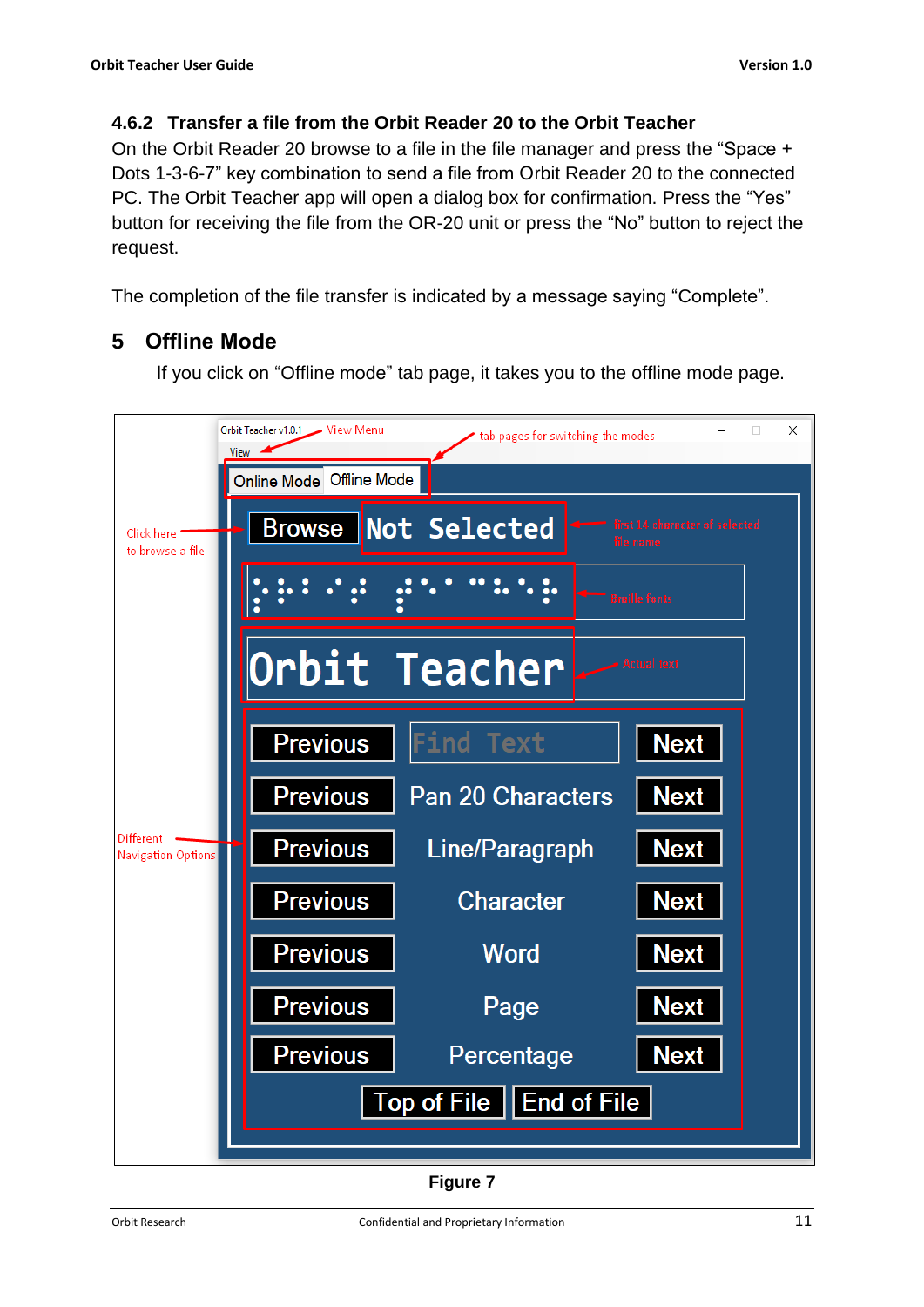On top left corner, there is a "View" menu. The View menu has the following sub-options

- 1. Font Setting To adjust the fonts of the display
- 2. Text Formatting To adjust the text formatting settings



**Figure 8**

On top of the page, there is a button for browsing the file. The application supports text and BRF files.

On the right side of the "Browse" button, there is a field that shows the name of the browsed file. If no file is selected/browsed, then it shows "No File Selected".

Below the file name, there is a display window that shows the braille and normal text fonts. When no device is connected, it just displays the name of the application.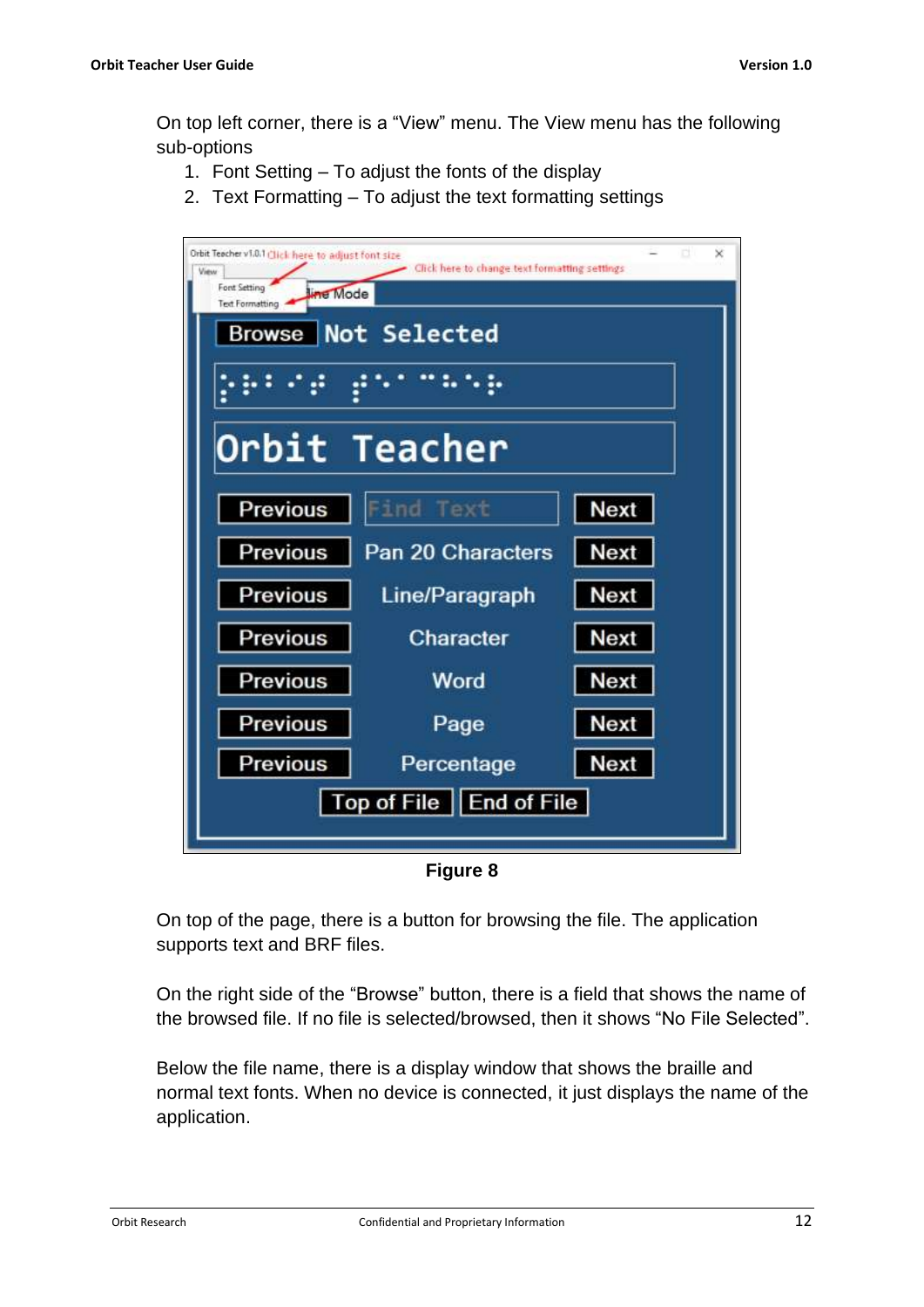Below the display window there are different navigation options available such as:

- Pan 20 characters
- Character
- Word
- Line/paragraph
- Percentage
- Page
- Top of file
- End of file

The above navigation options work exactly like the reader mode of the orbit reader 20. Refer [section 6.2.3](#page-17-0) to know the functions of these navigation options.

#### <span id="page-12-0"></span>**5.1.1 Browse a file**

To browse a text/BRF file, click on the "Browse" button. The application will open a new dialog box to browse the files. See Figure 9.

| Orbit Teacher (U.S.B.<br>View.        |                                     |                                  |
|---------------------------------------|-------------------------------------|----------------------------------|
| Online Mode Offline Mode Licence Info |                                     |                                  |
| Open:                                 |                                     | $\times$                         |
| <b>Browse</b>                         | ← - - - - - Desktop + BRF Files     | v & Seech BRF Files<br>o         |
|                                       | New folder<br>Drganije =            | $\blacksquare$<br>o              |
|                                       | Orbit Teacher<br>Name               |                                  |
|                                       | Website<br>Economics tit            |                                  |
|                                       | TEGRET<br><b>Chellive</b>           |                                  |
|                                       | This PC                             | No preview available.            |
|                                       | <b>3D Objects</b><br><b>Desktop</b> |                                  |
|                                       | Documents                           |                                  |
|                                       | <b>L</b> Downloads<br>光谱            | y.                               |
|                                       | File name: 4th B.b.t.               | Text and BRF files ("Jut, "Jut). |
|                                       |                                     | <b>Open</b><br>Cancel            |
| Previous                              | Pan 20 Characters                   | Next                             |
|                                       |                                     |                                  |
| Previous                              | Line/Paragraph                      | <b>Next</b>                      |
|                                       |                                     |                                  |
| Previous                              | Character                           | <b>Next</b>                      |
|                                       |                                     |                                  |
| Previous                              | Word                                | Next                             |
| Previous                              |                                     | <b>Next</b>                      |
|                                       | Page                                |                                  |
| Previous                              | Percentage                          | Next                             |
|                                       | Top of File   End of File           |                                  |
|                                       |                                     |                                  |

**Figure 9**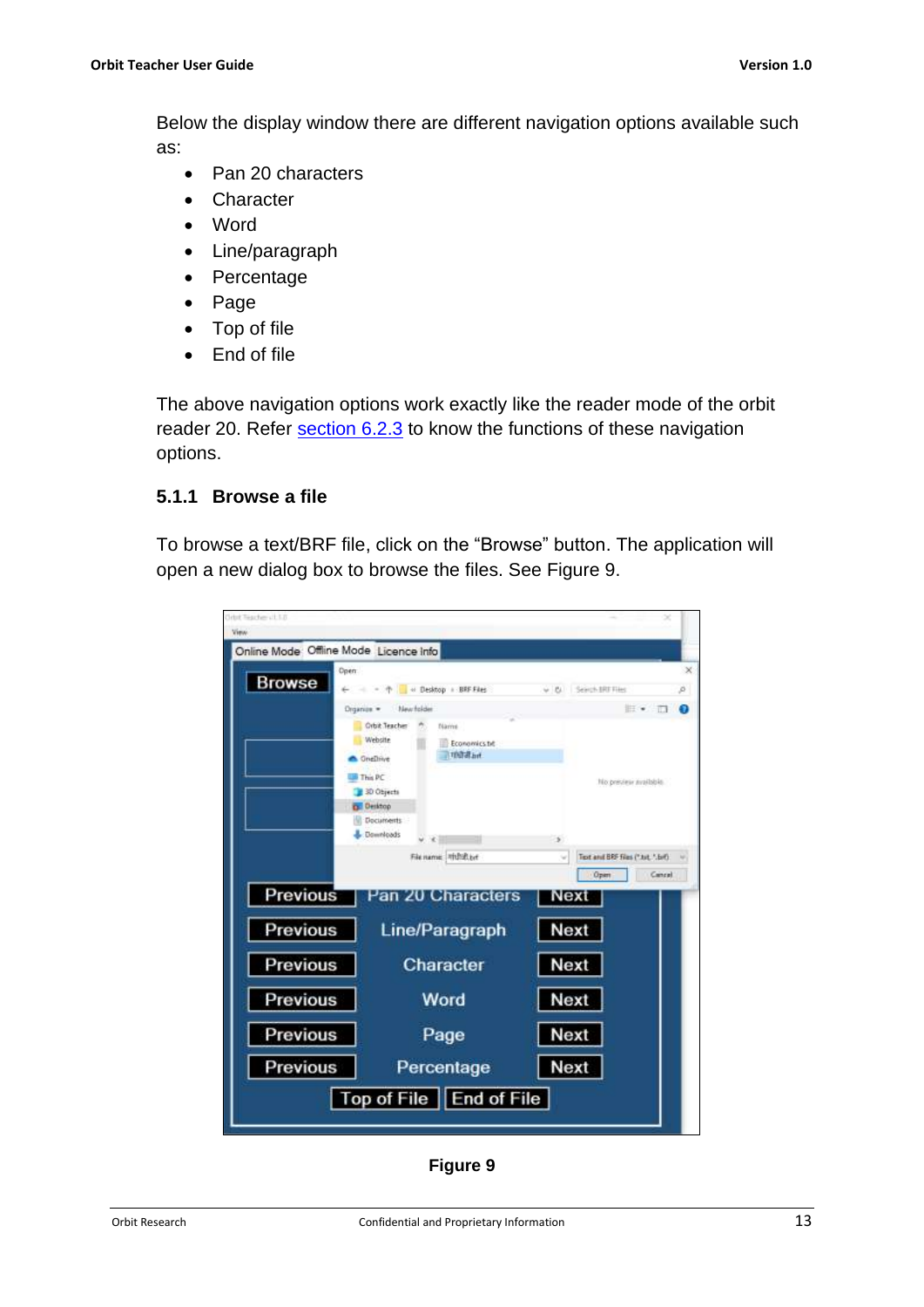## **5.1.2 Adjust Text Formatting settings**

<span id="page-13-0"></span>The application will show the braille fonts and actual text based on the selected text formatting options such as, Filter dot 7, Wrapping, Split Word and Compress Space.

| <b>Option</b> | <b>Choices</b> | <b>Default</b><br><b>Value</b>                           | <b>Description</b>                                                                              |
|---------------|----------------|----------------------------------------------------------|-------------------------------------------------------------------------------------------------|
|               | On             |                                                          | Shows 20 characters while panning                                                               |
| Split words   | Off            | Off                                                      | Breaks the display on the word<br>boundary                                                      |
|               | On             |                                                          | Removes the capitalization from BRF<br>files that are saved in all caps                         |
| Filter Dot 7  | Off            | On                                                       | Does not remove the capitalization<br>from BRF files that are saved in all<br>caps              |
| Wrapping      | On             | On                                                       | Removes CR/LF from the file except<br>for those lines that begin with one or<br>more spaces     |
|               | Off            |                                                          | Does not remove CR/LF from file<br>except for those lines that begin with<br>one or more spaces |
| Compress      | On             | On                                                       | Compresses two or more space<br>characters to one                                               |
| <b>Spaces</b> | Off            | Does not compress two or more<br>space characters to one |                                                                                                 |

To change the text formatting settings, click on text formatting option from the "View" menu or press the short-cut keys "Alt  $+ v + t$ ". This will open a new page as shown in Figure 10.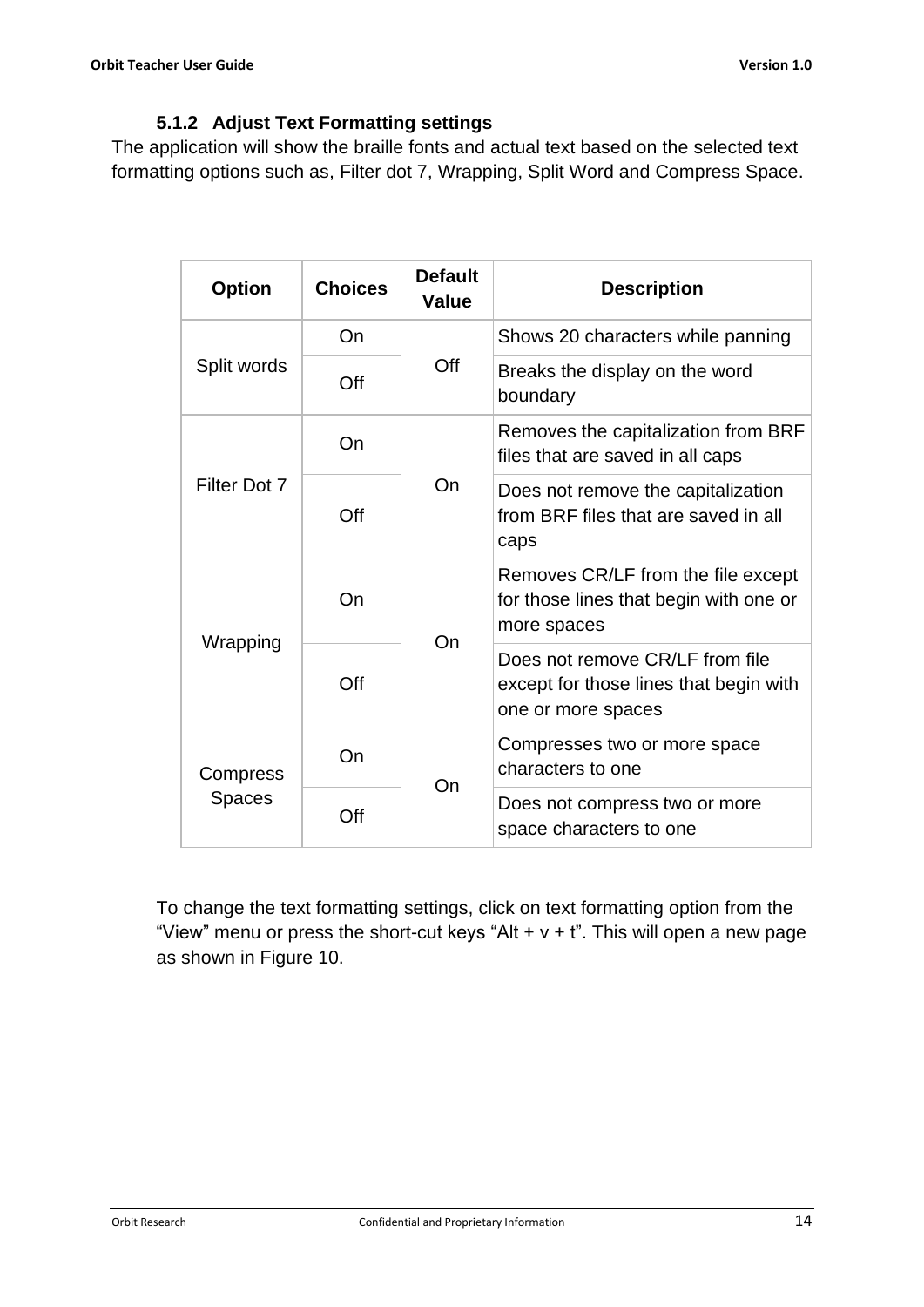| Orbit Teacher VI.O.1<br>View Menu<br>View - |                                                    |             |  |  |
|---------------------------------------------|----------------------------------------------------|-------------|--|--|
| Online Mode Offline Mode                    |                                                    |             |  |  |
|                                             | Browse JAVA QUE.txt opened.                        |             |  |  |
|                                             |                                                    |             |  |  |
| Wha                                         | Test Formatting<br>×<br>o<br><b>¤ Filter Dot 7</b> | now         |  |  |
| Previous                                    | » Wrapping                                         | <b>Next</b> |  |  |
| <b>Previous</b>                             | <b>Exempress Space</b>                             | <b>Next</b> |  |  |
| <b>Previous</b>                             | ■ Split Word                                       | <b>Next</b> |  |  |
| Previous                                    | <b>Apply</b>                                       | <b>Next</b> |  |  |
| <b>Previous</b>                             | Word                                               | <b>Next</b> |  |  |
| <b>Previous</b>                             | Page                                               | <b>Next</b> |  |  |
| <b>Previous</b>                             | Percentage                                         | <b>Next</b> |  |  |
| Top of File   End of File                   |                                                    |             |  |  |

**Figure 10**

## <span id="page-14-0"></span>**5.1.3 Navigation Options**

Following are the different navigation options available in the application.

- 1. **Pan 20 Characters:** This option is for panning 20 characters forward or backward.
- 2. **Line/paragraph:** This option is used for going to the previous or next line/paragraph.
- 3. **Character:** This option is used for going to the previous or next character.
- 4. **Word:** This option is used for going to the previous or next word.
- 5. **Page:** This option is used for going to the previous or next page.
- 6. **Top of File:** This option is used for going to the top of the file (where text starts).
- 7. **End of File:** This option is used for going to the end of the file (where text ends).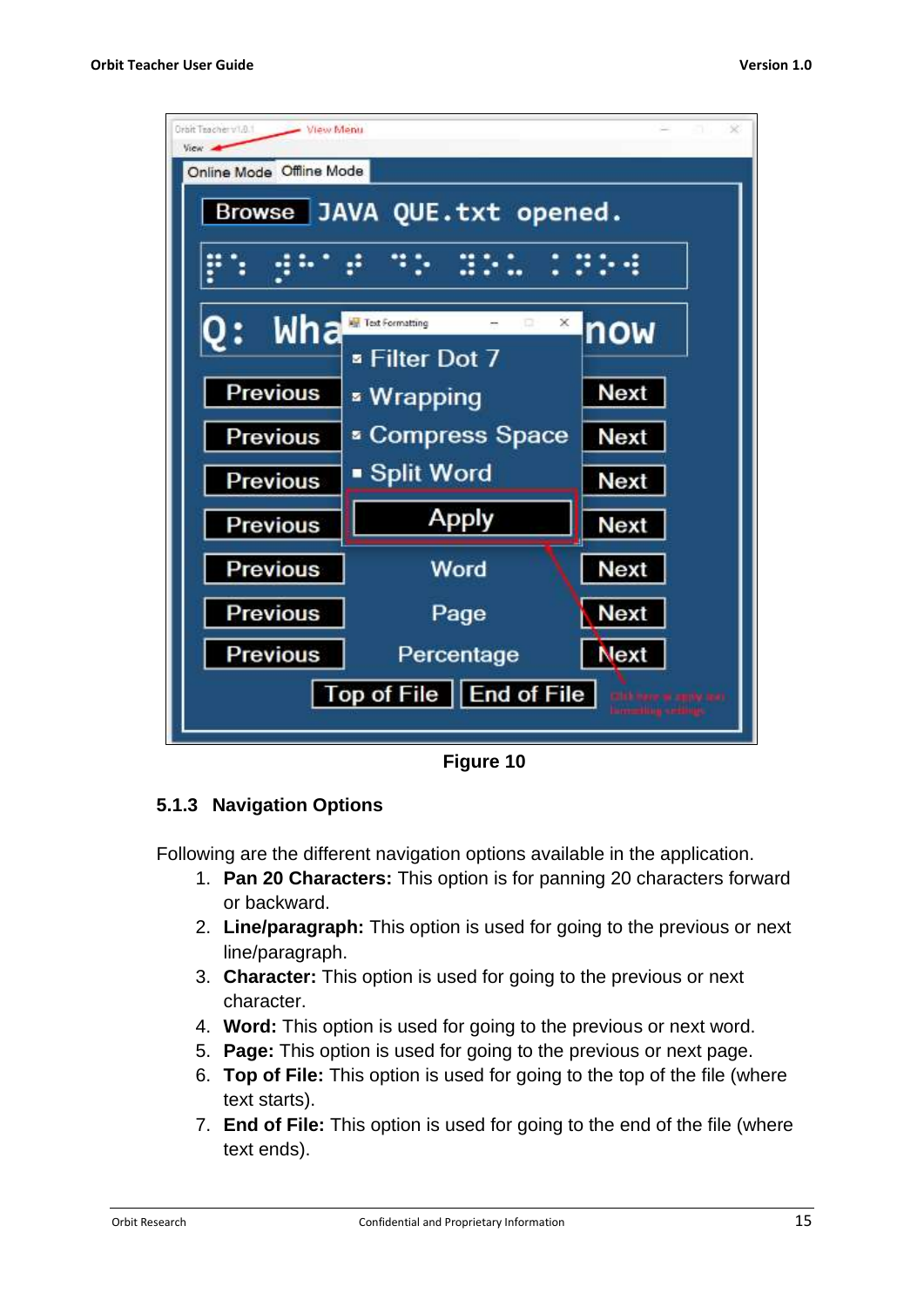8. **Percentage:** This option is used for jumping to the previous or next percentage location in the file.

User can use these options with the help of 'Previous' and 'Next' buttons, present on both the sides of all the options.

#### <span id="page-15-0"></span>**5.1.4 Find Text**

The user can search the text or phrase using the "Find Text" option.

| Orbit Teacher v1.0.1<br>×<br>□<br>Text box for find text<br>View |                             |             |  |  |
|------------------------------------------------------------------|-----------------------------|-------------|--|--|
| Online Mode Offline Mode                                         |                             |             |  |  |
|                                                                  | Browse JAVA QUE.txt opened. |             |  |  |
|                                                                  | $\bullet$                   |             |  |  |
|                                                                  | What do you know            |             |  |  |
| <b>Previous</b>                                                  | Find<br>Text                | <b>Next</b> |  |  |
| <b>Previous</b>                                                  | <b>Pan 20 Characters</b>    | <b>Next</b> |  |  |
| <b>Previous</b>                                                  | Line/Paragraph              | <b>Next</b> |  |  |
| <b>Previous</b>                                                  | <b>Character</b>            | <b>Next</b> |  |  |
| <b>Previous</b>                                                  | <b>Word</b>                 | <b>Next</b> |  |  |
| <b>Previous</b>                                                  | Page                        | <b>Next</b> |  |  |
| <b>Previous</b>                                                  | Percentage                  | <b>Next</b> |  |  |
| Top of File    End of File                                       |                             |             |  |  |

**Figure 11**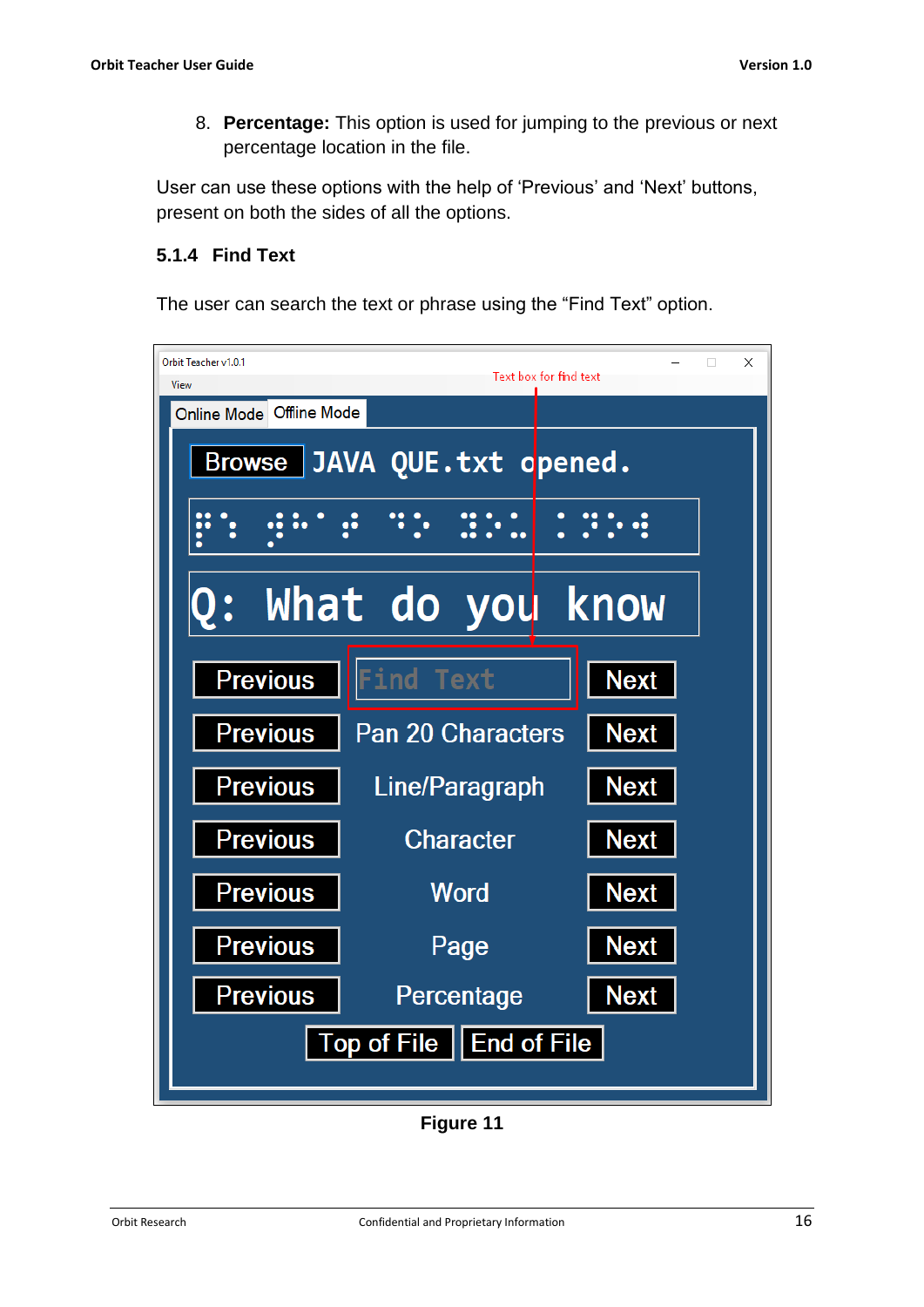Write the text you want to search in the "Find Text" box and click on the next or previous button to find the text from the browsed file.



**Figure 12**

## <span id="page-16-0"></span>**6 Limitations**

- 1. The device connection will not resume automatically if the device is reset or turned off.
- 2. If the connected device is getting turned off, the application will disconnect the device after few seconds.
- 3. After power cycle of OR20, sometimes the application might take multiple attempts to connect the device.